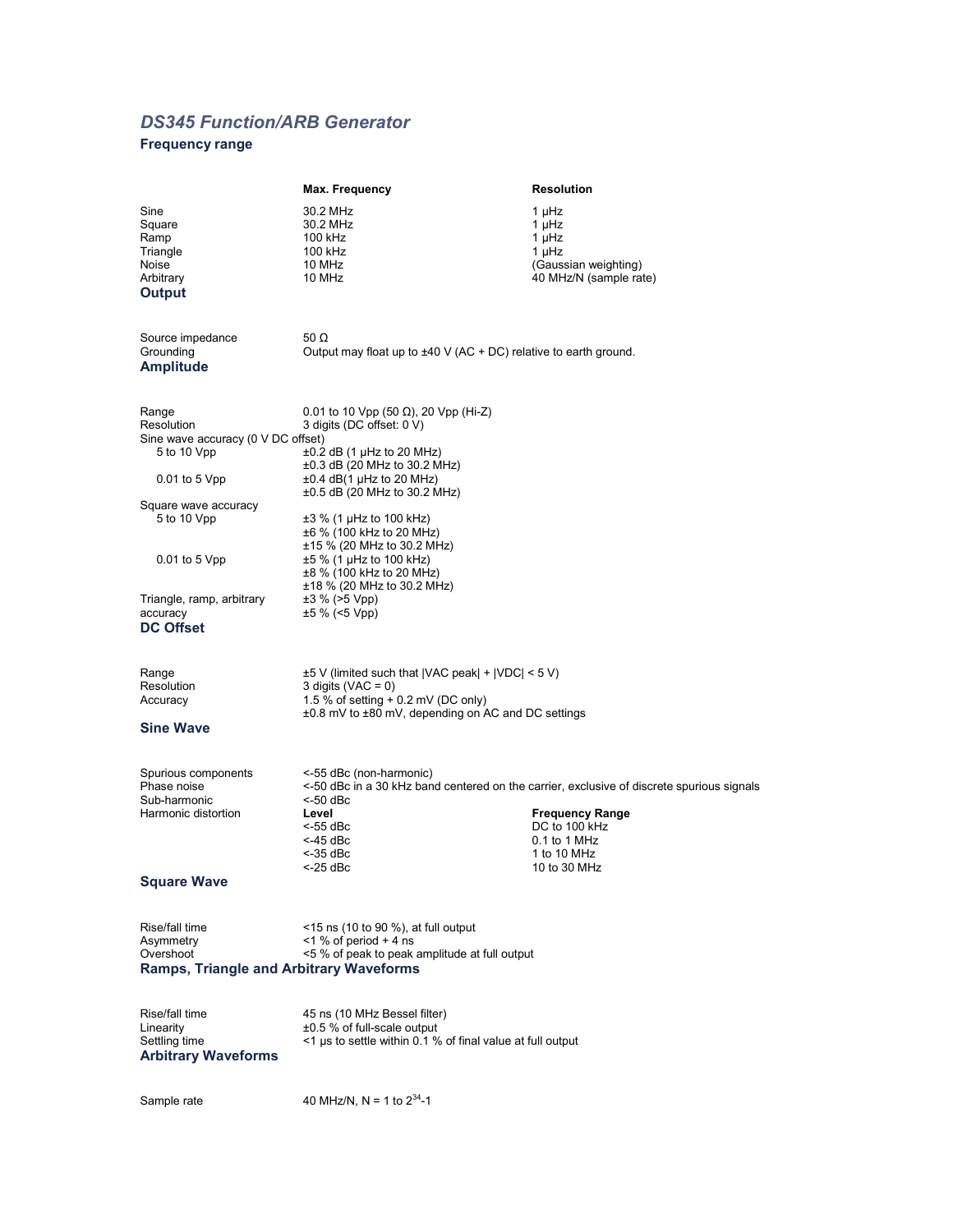Memory length 8 to 16,300 points<br>Resolution 12 bits (0.025 % of 12 bits  $(0.025 %$  of full scale) **Phase** Range  $\pm 7199.999^\circ$  with respect to arbitrary starting phase<br>Resolution  $0.001^\circ$ Resolution **Amplitude Modulation** Source **Internal (sine, square, triangle or ramp) or External**<br>Depth **Depth** 0 to 100 % AM or DSBSC Depth 0 to 100 % AM or DSBSC<br>Rate 0.001 Hz to 10 kHz interna Rate 0.001 Hz to 10 kHz internal, 15 kHz max. external  $<$ -35 dB at 1 kHz, 80 % depth DSB carrier  $\leq$ -35 dB typ. at 1 kHz modulation rate (DSBSC)<br>External input  $\leq$  5 V for 100 % modulation, 100 kΩ impedance, ±5 V for 100 % modulation, 100 kΩ impedance, 15 kHz bandwidth **Frequency Modulation** Source Internal (sine, square, triangle, ramp or arbitrary) Rate 0.001 Hz to 10 kHz<br>Span 1 mHz to 30.2 MHz 1 mHz to 30.2 MHz (100 kHz for triangle, ramp) **Phase Modulation** Source Internal (sine, square, triangle, ramp)  $0.001$  Hz to 10 kHz Span  $\pm 7199.999^\circ$ **Frequency Sweep** Type **Linear or log, phase continuous**<br>
Waveform **Continuous** Up, down, up-down, single swee Up, down, up-down, single sweep Time 0.001 s to 1000 s<br>Span 1 mHz to 30.2 MH Span 1 mHz to 30.2 MHz (to 100 kHz for triangle, ramp)<br>Markers 1 Markers may be set at any sweep point (TTL Markers Two markers may be set at any sweep point (TTL output)<br>Sweep output 0 to 10 V linear ramp signal, synchronized to sweep 0 to 10 V linear ramp signal, synchronized to sweep **Burst Modulation** Waveform May waveform except noise may be burst modulated<br>
Frequency Sine, square to 1 MHz Sine, square to 1 MHz Triangle, ramp to 100 kHz Arbitrary to 40 MHz sample rate Count 1 to 30,000 cycles/burst (1 µs to 500 s burst time limits) **Trigger Generator** Source Single, Internal, External, Line<br>Rate (internal) 0.001 Hz to 10 kHz (2-digit res Rate (internal) 0.001 Hz to 10 kHz (2-digit resolution)<br>External trigger Positive or negative edge, TTL External trigger **Positive or negative edge, TTL**<br>
Output **Property** TTL level TTL level **Standard Timebase** Accuracy  $\pm 5$  ppm (20 °C to 30 °C)<br>Aging 5 ppm/year 5 ppm/year Input 10 MHz/N  $\pm$  2 ppm (N = 1 to 8) 1 Vpp minimum input level<br>Output 10 MHz, >1 Vpp sine into 50  $\Omega$ 10 MHz, >1 Vpp sine into 50 Ω **Optional Timebase** Type Ovenized AT-cut oscillator Stability <0.01 ppm, 20 °C to 60 °C<br>Aging <0.001 ppm/day  $<$ 0.001 ppm/day<br> $<$ 5 × 10<sup>-11</sup> Allan variance (1 s) **General**

Interfaces **Construent RS-232 (300 to 19.2 kbaud, DCE)** and GPIB with DOS based arbitrary waveform software (AWC). All instrument functions of two CDS based arbitrary waveform software (AWC). All instrument functions of th